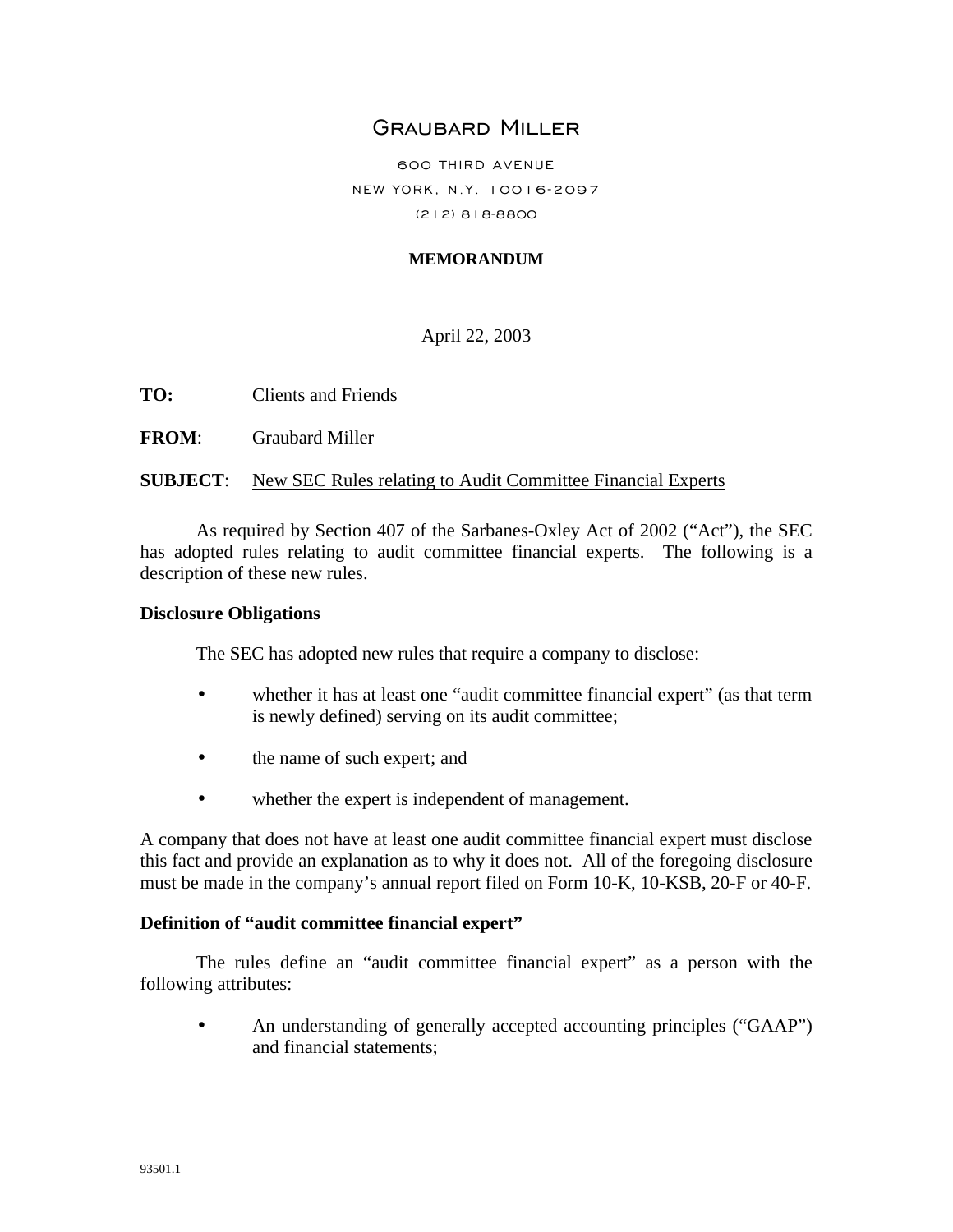- The ability to assess the general application of such principles in connection with the accounting for estimates, accruals and reserves;
- Experience preparing, auditing, analyzing or evaluating financial statements that present a breadth and level of complexity of accounting issues that are generally comparable to the breadth and complexity of issues that can reasonably be expected to be raised by the registrant's financial statements, or experience actively supervising one or more persons engaged in such activities;
- An understanding of internal controls and procedures for financial reporting; and
- An understanding of audit committee functions.

The rules state that the person may acquire the foregoing attributes through one or more of the following:

- Education and experience as a principal financial officer, principal accounting officer, controller, public accountant or auditor or experience in one or more positions that involve the performance of similar functions;
- Experience actively supervising and principal financial officer, principal accounting officer, controller, public accountant, auditor or person performing similar functions.
- Experience overseeing or assessing the performance of companies or public accountants with respect to the preparation, auditing or evaluation of financial statements; or
- Other relevant experience.

If a person qualifies as an audit committee financial expert, the new rules require the issuer to disclose a brief listing of that person's relevant experience.

The SEC has noted that this expertise should be the product of experience and not merely education. However, the rules do not require that the person have previous experience in the same industry as the company, or that the person's experience be with a company subject to Exchange Act reporting requirements, so long as the person's experience is "generally comparable" based on the breadth and level of complexity of the accounting issues.

It should be noted that the fact that a person has previously served on an audit committee, was a public accountant or auditor or principal financial officer, controller or principal accounting officer or has experience in a similar position does not, by itself, justify deeming the person an audit committee financial expert.

2